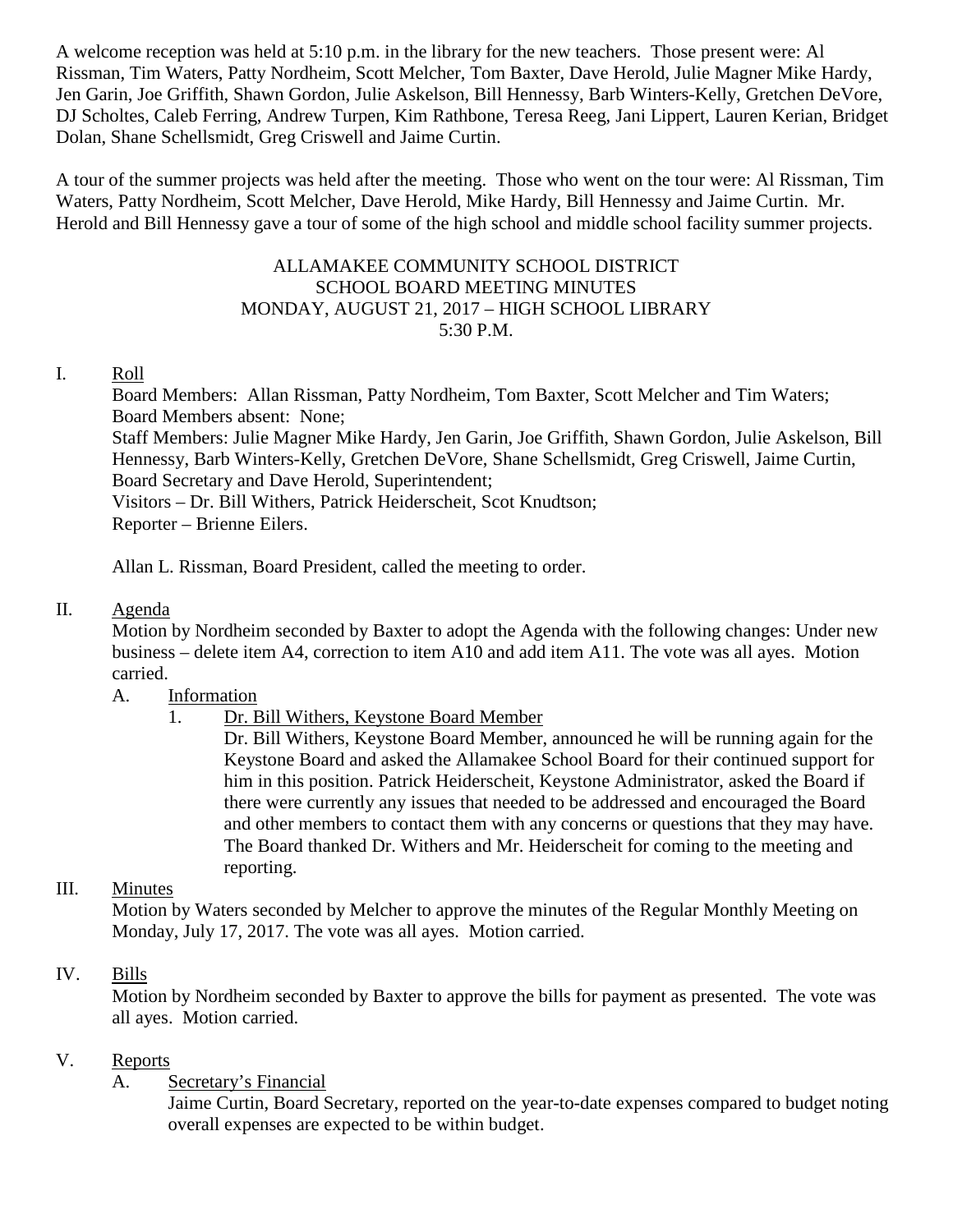- B. Activity Fund Report
- C. School Lunch Report

Dave Herold, Superintendent, reported that there was a small loss and very little activity in July, which is consistent with prior years. Mr. Herold noted the overall fund balance is still very strong.

D. Superintendent's Report

Dave Herold, Superintendent, stated that there would be a tour of the summer projects following the meeting. Mr. Herold commended the custodians for getting our facilities looking great. Mr. Herold also reminded the Board that the September meeting would be held at Waterville and invited everyone to attend the first football game on August  $25<sup>th</sup>$ , where the new sports complex entrance will be revealed, honoring Dr. Richard Hermeier.

E. Principals' Reports

Julie Askleson, Waterville Elementary Principal, thanked the custodians for their hard work getting the buildings ready for the new school year. Mrs. Askleson reported that the teachers have been reviewing class/building expectations and are ready for the new school year. She thanked Gretchen DeVore for the successful in-service training held during the past week. Joe Griffith, West/East Elementary Principal, thanked the custodians for their hard work getting the buildings ready for the new school year and commented on the new paint and lighting at West Elementary. Mr. Griffith also said that his experience with the new online registration process was fast and easy.

Jen Garin, Middle School Principal, thanked Mrs. Magner and the kitchen staff for a successful summer feeding season once again. Ms. Garin also commented on the success of the online registration and reported that Wednesday is the first official day of practice for Middle School sports and games start the following week.

Dr. Mike Hardy, High School Principal, reported on the success of the new online registration and stated that following a good staff meeting, the teachers are ready for the school year to start. Brian Hilsabeck, High School Assistant Principal/Activities Director, Mr. Hilsabeck's report was given by Dr. Hardy. Mr. Hilsabeck reported on the participation numbers in fall activities, noting that almost half of the High School students are participating in fall activities.

F. Curriculum Report

Gretchen DeVore, Curriculum Director, reporting on the ongoing in-service training going on over the past week and the work will be begin for several upcoming reports.

G. Building and Grounds Report

Bill Hennessy, Buildings and Grounds Director, thanked the custodians for all of their hard work over the summer and noted that the summer projects are wrapping up.

H. Technology Report

Shawn Gordon, Technology Director, reported on the success of the new E-registration process. Mr. Gordon reported that they have better registration numbers this year compared to prior years with paper registration and that he has heard several positive comments about the new process. He also thanked the secretaries for all of their hard work that attributed to the success.

- I. Food Service Report Julie Magner, Food Service Director, reported on the numbers of the summer feeding program and said that all of the new kitchen appliances have been installed.
- J. Transportation Report
- K.  $21<sup>st</sup>$  Century Report

Barbara Winters-Kelly, stated that the after school program is ready to go for the August 23<sup>rd</sup> start. Mrs. Winters-Kelly thanked the staff for all of their help and support with the program.

L. Other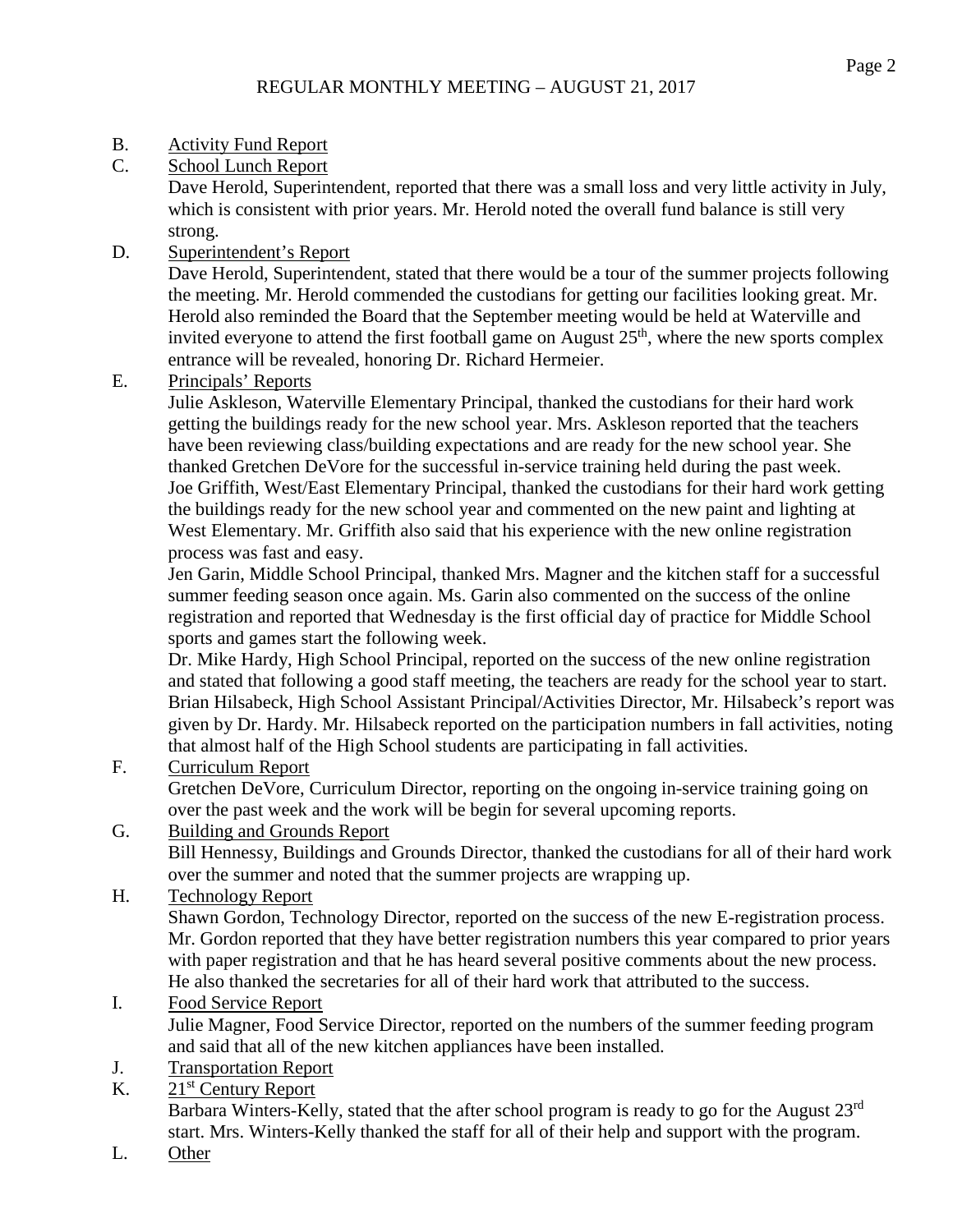Motion by Melcher seconded by Nordheim to approve the Secretary's Financial Report, Activity Fund Report, School Lunch Report, Superintendent's Report, Principals' Reports, Buildings and Grounds Report, Technology Report, Food Service Report and 21<sup>st</sup> Century Report as presented. The vote was all ayes. Motion carried.

## VI. Communications

- A. Information
- B. Visitors

Allan L. Rissman, Board President, welcomed the visitors and asked if there was anything anyone wished to comment on the agenda. No comments were made.

### VII. Old Business

- A. Recommendation to approve the second reading of the following Board Policies: 302.2-Superintendent Contract and Contract Nonrenewal, 303.3-Administrator Contract and Contract Nonrenewal, 405.4-Licensed Employee Continuing Contracts, 405.9-Licensed Employee Probationary Status, 410.2-Summer School Licensed Employees, 505.2-Student Promotion – Retention – Acceleration, 603.2-Summer School Instruction. Motion by Waters seconded by Baxter to approve the second reading of the above Board Policies. The vote was all ayes. Motion carried.
- B. Recommendation to approve replacement of outdoor signs. Motion by Baxter seconded by Nordheim to approve the bid of \$3,200 (plus amount to rent scissor lift) from Craig Wellman (The Signworks) for the replacement of outdoor signs. The vote was all ayes. Motion carried.

## VIII. New Business

- A. Personnel: (All staff recommended for hiring is pending a background check.)
	- 1. Recommendation to approve staff for the 21st Century After School Program. Motion by Nordheim seconded by Melcher to approve staff for the 21st Century After School Program. The vote was as follows: Ayes – Nordeim, Melcher, Baxter and Rissman; Abstain – Waters. Motion carried.
	- 2. Recommendation to accept the resignation of Rita Erickson from her para educator position. Motion by Baxter seconded by Waters to accept the resignation of Rita Erickson from her

para educator position. The vote was all ayes. Motion carried.

- 3. Recommendation to accept the resignation of Julie Ash from her para educator position. Motion by Nordheim seconded by Melcher to accept the resignation of Julie Ash from her para educator position. The vote was all ayes. Motion carried.
- 4. Recommendation to hire Jessica Phillips as a middle school para educator. (\$11.61) This item was deleted.
- 5. Recommendation to hire the following elementary para educators (\$11.61): Miranda Nagel, Rosalyn Samuelson, Stephanie Mulvey, Elizabeth Baures and Sue White. Motion by Waters seconded by Nordheim to hire the following elementary para educators (\$11.61): Miranda Nagel, Rosalyn Samuelson, Stephanie Mulvey, Elizabeth Baures and Sue White. The vote was all ayes. Motion carried.
- 6. Recommendation to hire Emily Rocksvold as a high school para educator. (\$11.61) Motion by Baxter seconded by Waters to hire Emily Rocksvold as a high school para educator. (\$11.61) The vote was all ayes. Motion carried.